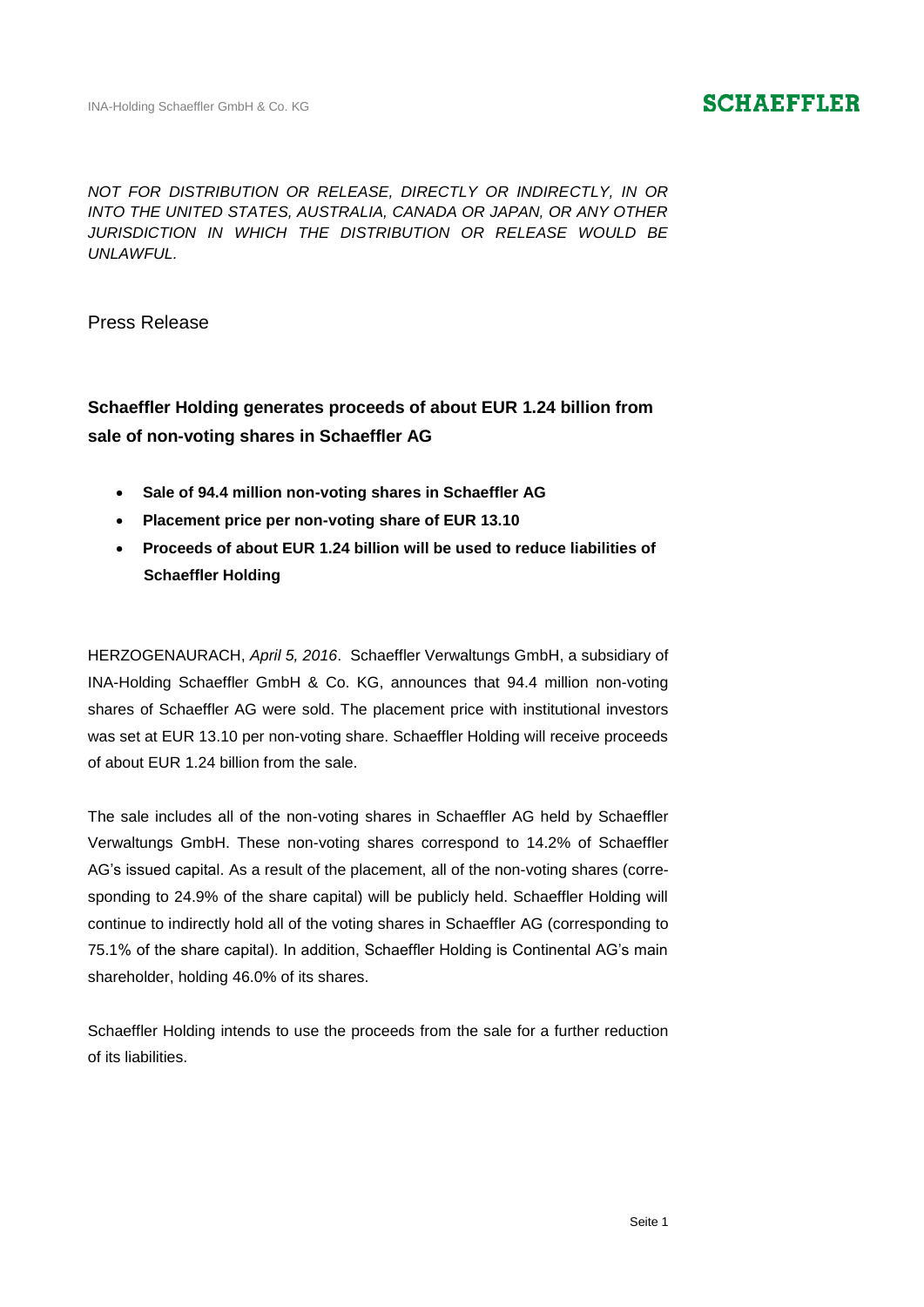## **SCHAEFFLER**

#### **Disclaimer**

This publication may not be published, distributed or transmitted, directly or indirectly, in the United States (including its territories and possessions), Canada, Australia or Japan or any other jurisdiction where such an announcement would be unlawful. The distribution of this announcement may be restricted by law in certain jurisdictions and persons into whose possession this document or other information referred to herein should inform themselves about and observe any such restriction. Any failure to comply with these restrictions may constitute a violation of the securities laws of any such jurisdiction.

This publication does not constitute an offer of securities for sale or a solicitation of an offer to purchase the above mentioned securities in the United States, Germany or any other jurisdiction.

Neither this announcement nor anything contained herein shall form the basis of, or be relied upon in connection with, any offer or commitment whatsoever in any jurisdiction. The securities of Schaeffler AG have not been, and will not be, registered under the U.S. Securities Act of 1933, as amended (the 'Securities Act'). The securities of Schaeffler AG may not be offered or sold in the United States absent registration or an applicable exemption from registration under the Securities Act.

In the United Kingdom, this document is only being distributed to and is only directed at persons who (i) are investment professionals falling within Article 19(5) of the Financial Services and Markets Act 2000 (Financial Promotion) Order 2005 (as amended) (the 'Order') or (ii) are persons falling within Article 49(2)(a) to (d) of the Order (high net worth companies, unincorporated associations, etc.) (all such persons together being referred to as 'Relevant Persons'). This document is directed only at Relevant Persons and must not be acted on or relied on by persons who are not Relevant Persons. Any investment or investment activity to which this document relates is available only to Relevant Persons and will be engaged in only with Relevant Persons.

In member states of the European Economic Area ('EEA') which have implemented the Prospectus Directive (each, a 'Relevant Member State'), this announcement and any offer if made subsequently is directed exclusively at persons who are 'qualified investors' within the meaning of the Prospectus Directive ('Qualified Investors'). For these purposes, the expression 'Prospectus Directive' means Directive 2003/71/EC (and amendments thereto, including the 2010 PD Amending Directive, to the extent implemented in a Relevant Member State), and includes any relevant implementing measure in the Relevant Member State and the expression '2010 PD Amending Directive' means Directive 2010/73/EU.

No action has been taken that would permit an offering of the securities or possession or distribution of this announcement in any jurisdiction where action for that purpose is required. Persons into whose possession this announcement comes are required to inform themselves about and to observe any such restrictions.

In connection with the placement the banks are acting exclusively for Schaeffler Verwaltungs GmbH. They will not regard any other person as their respective client in relation to the placement and will neither be responsible nor provide protection to anyone other than Schaeffler Verwaltungs GmbH and, nor will they provide advice to anyone other than Schaeffler Verwaltungs GmbH in relation to the placement, the contents of this announcement or any other matter referred to herein.

In connection with the placement, the banks and any of their affiliates, acting as investors for their own accounts, may subscribe for or purchase securities in the offering and may otherwise deal for their own accounts. Accordingly, references to the securities being issued or sold should be read as including any issue, offer or sale to the banks and any of their affiliates acting as investors for their own accounts. In addition each bank or their respective affiliates may enter into financing arrangements and swaps with investors in connection with which such banks (or their affiliates) may from time to time acquire, hold or dispose of shares. The banks do not intend to disclose the extent of any such investment or transactions otherwise than in accordance with any legal or regulatory obligations to do so.

None of the banks or any of their respective directors, officers, employees, advisers or agents accepts any responsibility or liability whatsoever for or makes any representation or warranty, express or implied, as to the truth, accuracy or completeness of the information in this announcement (or whether any information has been omitted from the announcement) or, with limited exception, any other information relating to Schaeffler AG, Schaeffler Verwaltungs GmbH, its subsidiaries or associated companies, whether written, oral or in a visual or electronic form, and howsoever transmitted or made available or for any loss howsoever arising from any use of this announcement or its contents or otherwise arising in connection therewith.